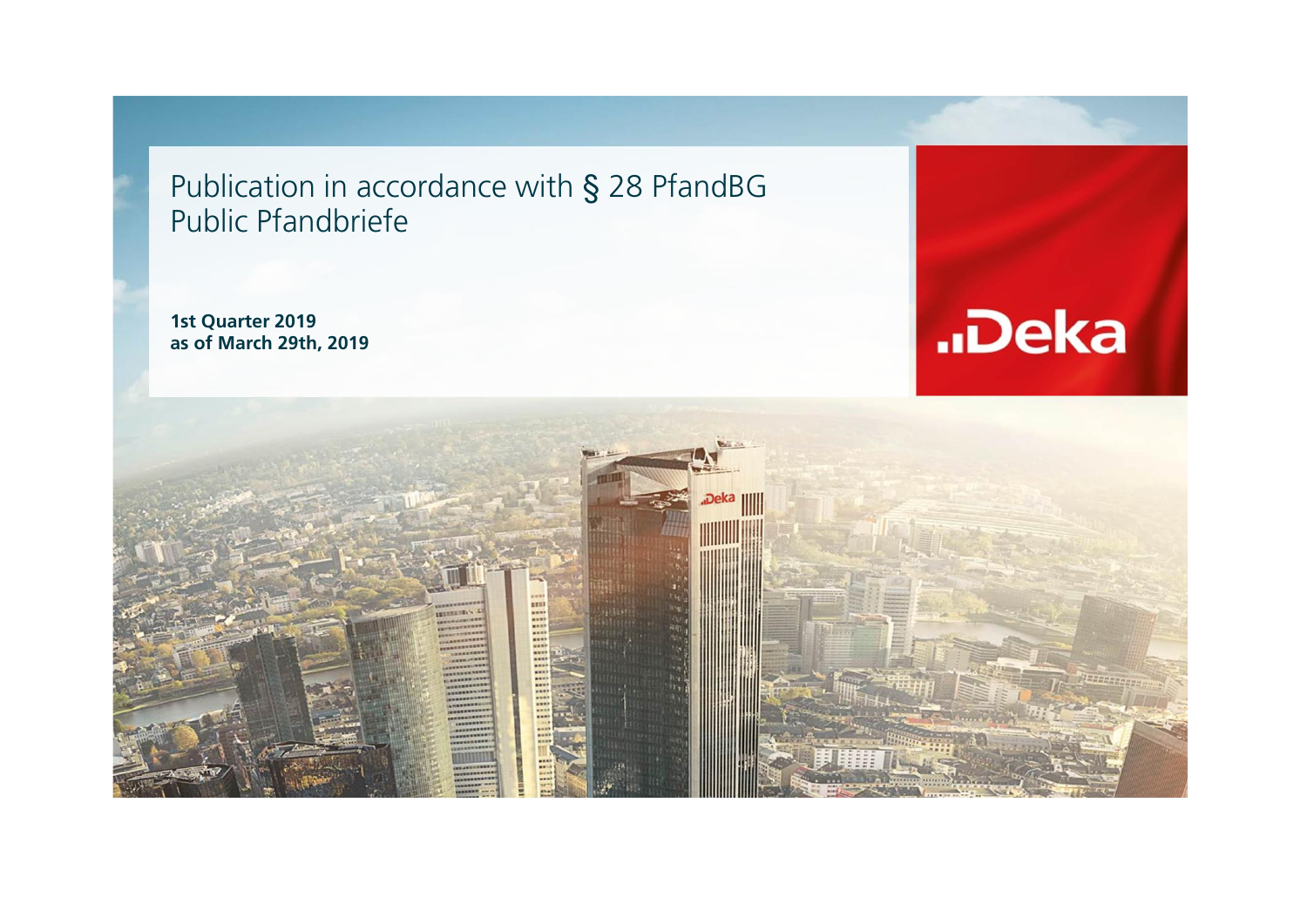# Public Pfandbriefe - Publication in accordance with § 28 PfandBG as of March 29th, 2019

# "Deka

#### **Table of contents**

| <b>Publication in accordance with § 28 PfandBG</b>                                                                               | Page(s)     |
|----------------------------------------------------------------------------------------------------------------------------------|-------------|
| . Nominal value                                                                                                                  | 3           |
| II. vdp-Credit qualitiy differentiation model                                                                                    | 3           |
| III. Derivatives contained in cover pool                                                                                         | 3           |
| IV. Nominal value and net present value                                                                                          | 4           |
| V. Maturity structure                                                                                                            | 5           |
| VI. Breakdown of cover pool by size                                                                                              | 6           |
| VII. Fixed-interest rate assets                                                                                                  | 6           |
| VIII. Additional cover pool assets                                                                                               | $7^{\circ}$ |
| IX. Distribution of cover pool assets - Regular cover (incl. statutory overcollateralization) in mill EUR                        | 8           |
| X. Distribution of cover pool assets (amounts directly owed) - Regular cover (incl. statutory overcollateralization) in mill EUR | 9           |
| XI. Distribution of cover pool assets (guaranteed amounts) - Regular cover (incl. statutory overcollateralization) in mill EUR   | 10          |
| XII. Distribution of cover pool assets (quarantees for reasons of export promotion) - Regular cover in mill EUR                  | 11          |
| XIII. Debts in arrears > 90 Days (in mill EUR)                                                                                   | 12          |
| XIV. Total amounts of nonperforming assets, if at least 5% of each individual claim are non performing(in mill EUR)              | 13          |
|                                                                                                                                  |             |

#### **Additional voluntary information**

 $\overline{a}$ 

| I. Additional voluntary information about the cover pool               |  |
|------------------------------------------------------------------------|--|
| II. Additional voluntary information about the outstanding Pfandbriefe |  |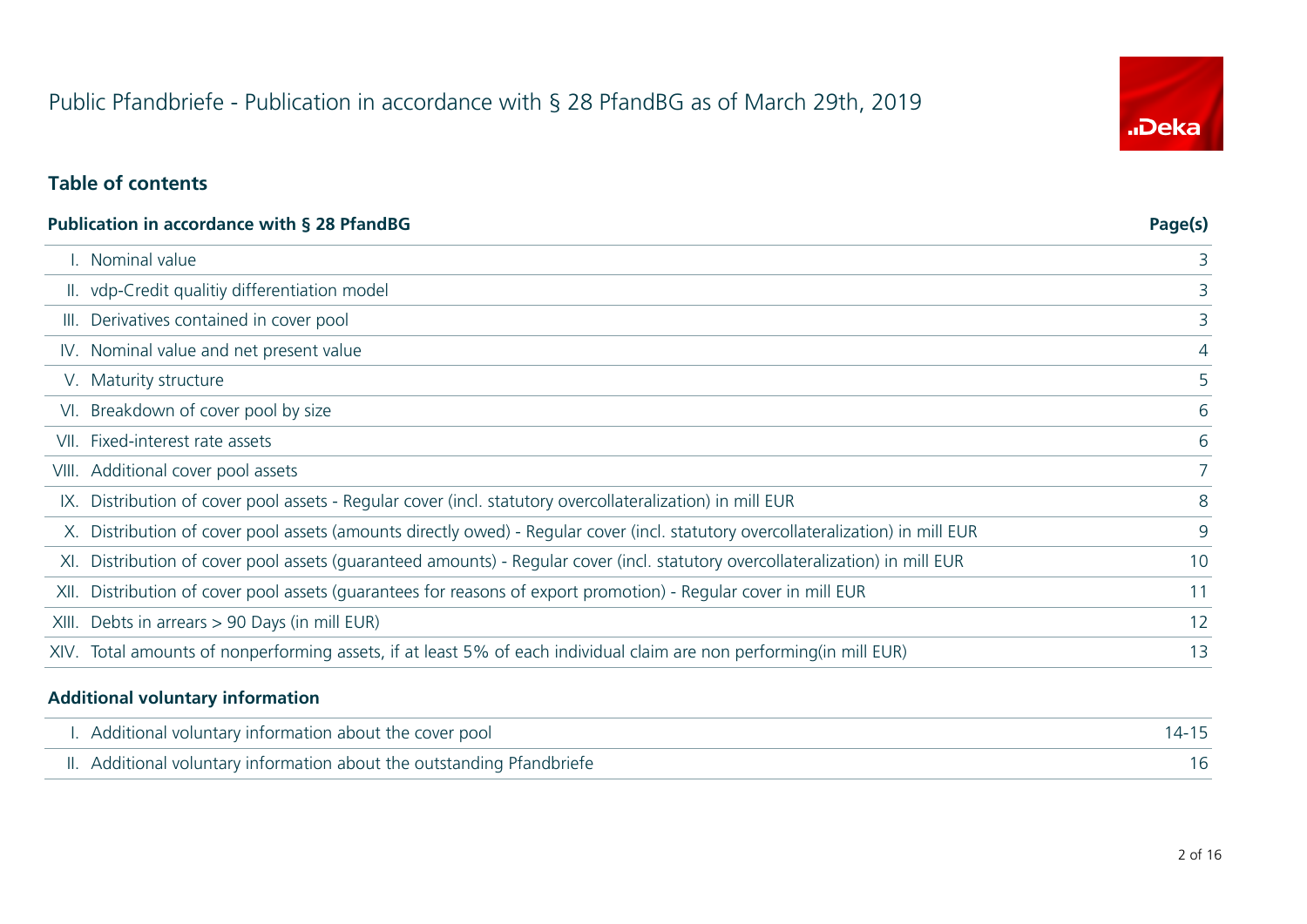# Public Pfandbriefe - Publication in accordance with § 28 PfandBG as of March 29th, 2019



#### **I. Nominal value**

| <b>Total amounts in mill EUR</b>          | <b>Nominal value</b> |         |
|-------------------------------------------|----------------------|---------|
|                                           | Q1/2019              | Q1/2018 |
| Outstanding Pfandbriefe                   | 2.366,8              | 2.510,1 |
| Public sector cover pool                  | 3.255,9              | 3.183,1 |
| Overcollateralization                     | 889.1                | 673.1   |
| Overcollateralization in % of outstanding | 37.6%                | 26.8 %  |

#### **II. vdp-Credit qualitiy differentiation model**

| Overcollateralization in consideration of the<br>"vdp-Credit quality differentiation model" | <b>Nominal value</b> |         | Net present value |         |  |
|---------------------------------------------------------------------------------------------|----------------------|---------|-------------------|---------|--|
| in mill EUR                                                                                 | O1/2019              | 01/2018 | O1/2019           | 01/2018 |  |
| Overcollateralization                                                                       | 889.1                | 673.1   | 913.5             | 633,3   |  |
| Overcollateralization according to the "vdp-Credit quality<br>differentiation model"        | 889.1                | 673.1   | 913.5             | 633.3   |  |
| Overcollateralization in % of outstanding                                                   | 37.6%                | 26.8 %  | 34.5%             | 22.3%   |  |

# **III. Derivatives contained in cover pool**

| <b>Total amounts in mill EUR</b> | <b>Nominal value</b> |         |  |
|----------------------------------|----------------------|---------|--|
|                                  | O1/2019              | 01/2018 |  |
| <b>Derivates</b>                 | 0.0                  | 0.0     |  |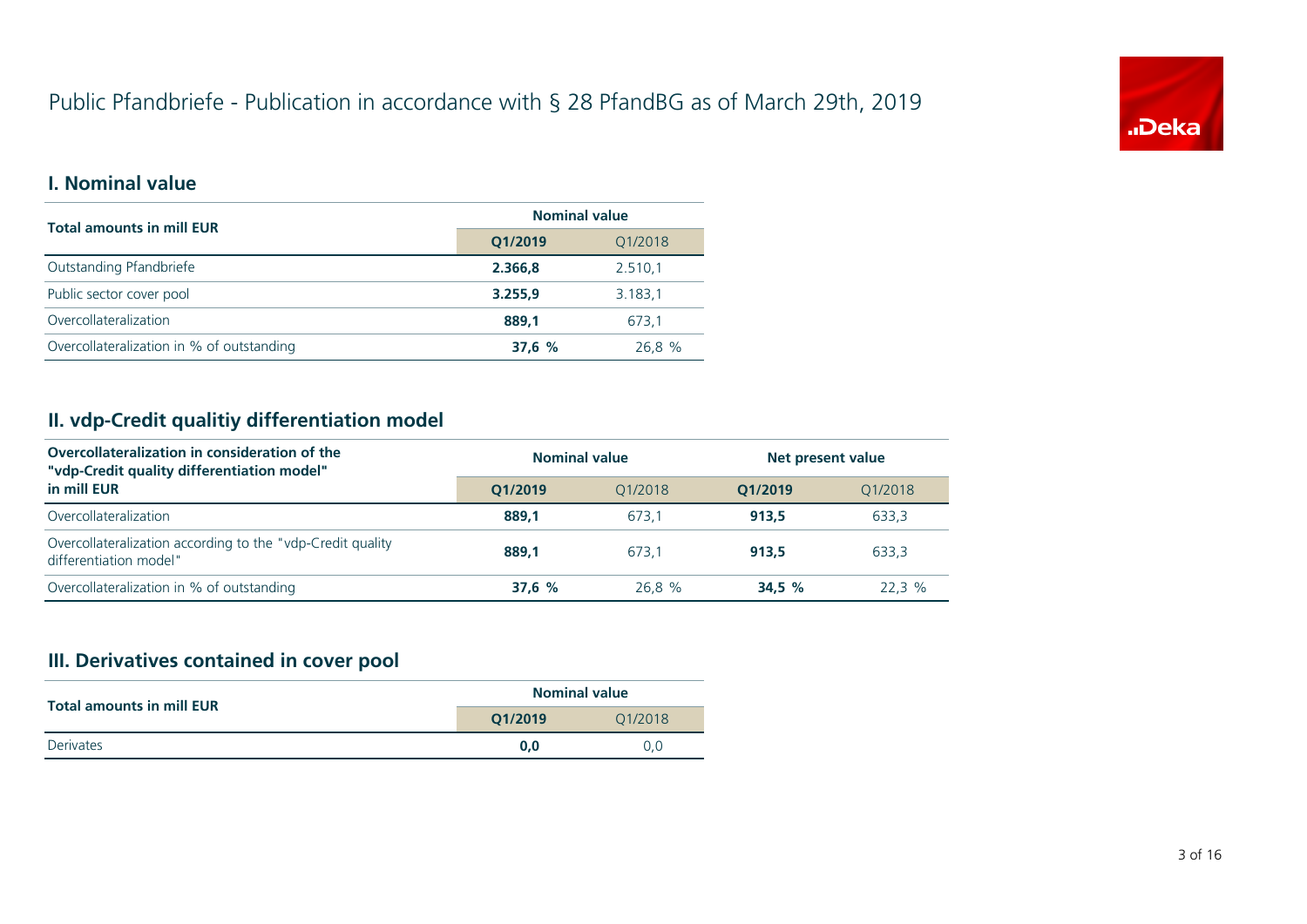

# **IV. Nominal value and net present value**

| <b>Total amounts in mill EUR</b>          | <b>Nominal value</b> |         | Net present value |         |
|-------------------------------------------|----------------------|---------|-------------------|---------|
|                                           | O1/2019              | 01/2018 | O1/2019           | 01/2018 |
| Outstanding Pfandbriefe                   | 2.366.8              | 2.510.1 | 2.649.6           | 2.835,0 |
| Public sector cover pool                  | 3.255.9              | 3.183.1 | 3.563.1           | 3.468,3 |
| Overcollateralization                     | 889.1                | 673.1   | 913.5             | 633,3   |
| Overcollateralization in % of outstanding | 37,6%                | 26.8 %  | 34.5%             | 22.3%   |

| <b>Total amounts in mill EUR</b>          | Net present value + 250 BP |         | Net present value - 250 BP |         | Net present value<br><b>Currency stress</b> |         |
|-------------------------------------------|----------------------------|---------|----------------------------|---------|---------------------------------------------|---------|
|                                           | O1/2019                    | 01/2018 | O1/2019                    | 01/2018 | O1/2019                                     | Q1/2018 |
| Outstanding Pfandbriefe                   | 2.382.0                    | 2.588.9 | 2.976.8                    | 3.138.6 | 2.352.2                                     | 3.110,3 |
| Public sector cover pool                  | 3.249.3                    | 3.264.2 | 3.966.5                    | 3.710.2 | 3.194.6                                     | 3.592,9 |
| Overcollateralization                     | 867.3                      | 675.4   | 989,7                      | 571.5   | 842.3                                       | 482,6   |
| Overcollateralization in % of outstanding | 36,4%                      | 26,1 %  | 33.2%                      | 18,2 %  | 35,8 %                                      | 15,5 %  |

| <b>Foreign Currencies</b> | Net present value for each foreign<br>currency (in mill) |         | <b>Rates of exchange</b> |         | Net present value<br>in mill EUR |         |
|---------------------------|----------------------------------------------------------|---------|--------------------------|---------|----------------------------------|---------|
|                           | O1/2019                                                  | 01/2018 | O1/2019                  | 01/2018 | O1/2019                          | Q1/2018 |
| <b>USD</b>                | 168,4                                                    | 271.0   | 1.12350                  | 1,23210 | 149,9                            | 219,9   |
| <b>Total amounts</b>      | 168,4                                                    | 271,0   |                          |         | 149.9                            | 219,9   |

Remark: Net present value on Static Method basis in accordance with § 5 and § 6 PfandBarwertV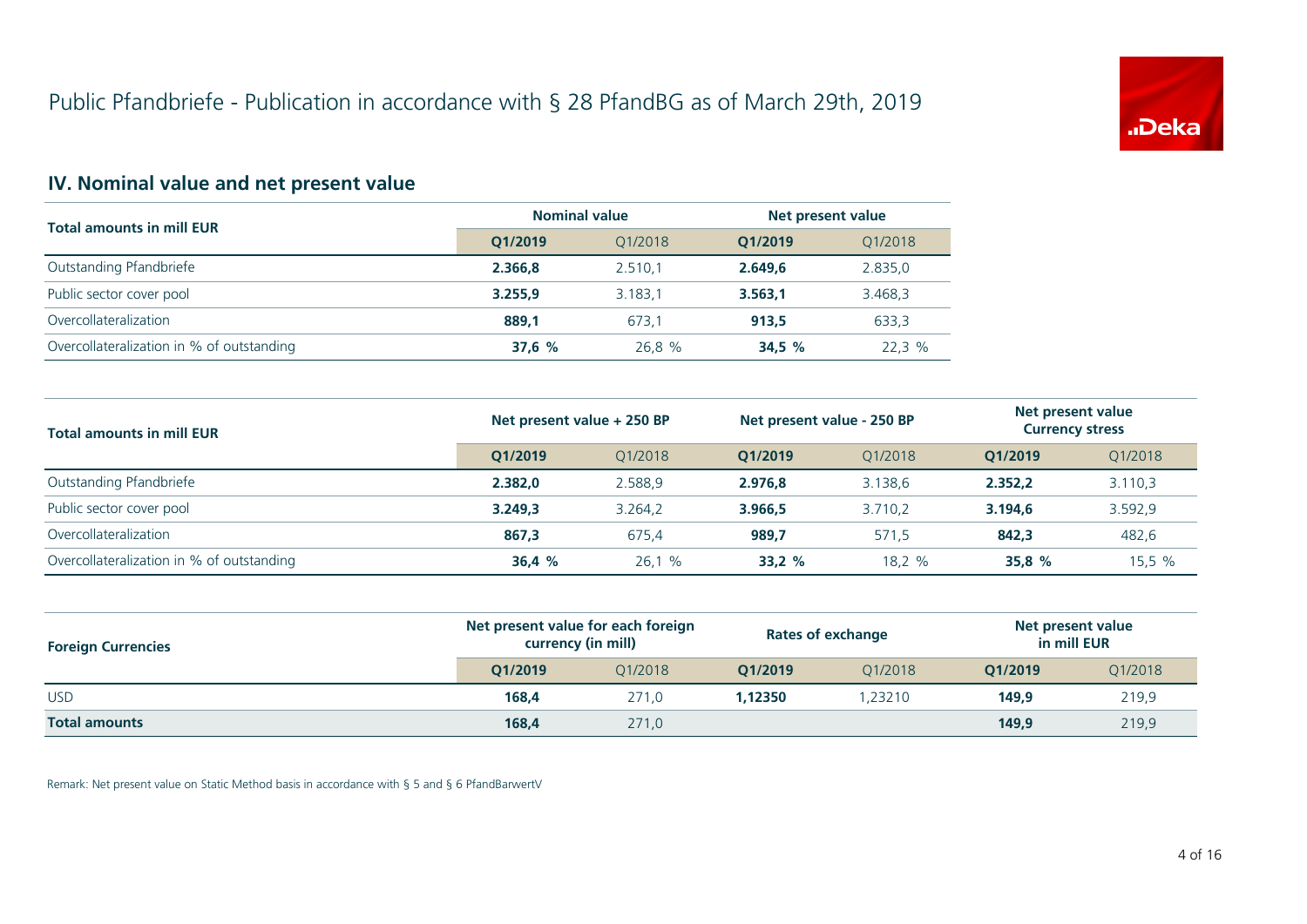

# **V. Maturity structure**

| <b>Maturity ranges</b> |        |           | <b>Outstanding Pfandbriefe in mill EUR</b> |         | Public sector cover pool in mill EUR |         |
|------------------------|--------|-----------|--------------------------------------------|---------|--------------------------------------|---------|
|                        |        |           | Q1/2019                                    | Q1/2018 | Q1/2019                              | Q1/2018 |
|                        | $\leq$ | 6 months  | 57,5                                       | 349,4   | 12,1                                 | 121,8   |
| 6 months               | $\leq$ | 12 months | 133,0                                      | 422,5   | 159,6                                | 291,0   |
| 12 months              | $\leq$ | 18 months | 271,4                                      | 107,5   | 67,8                                 | 13,2    |
| 18 months              | $\leq$ | 2 years   | 69,5                                       | 133,0   | 208,8                                | 162,5   |
| 2 years                | $\leq$ | 3 years   | 298,8                                      | 167,5   | 267,6                                | 340,5   |
| 3 years                | $\leq$ | 4 years   | 345,0                                      | 302,6   | 204,3                                | 300,3   |
| 4 years                | $\leq$ | 5 years   | 410,0                                      | 345,0   | 275,5                                | 195,5   |
| 5 years                | $\leq$ | 10 years  | 578,9                                      | 394,4   | 1.484,1                              | 1.587,6 |
|                        | $\geq$ | 10 years  | 202,8                                      | 288,1   | 576,2                                | 170,8   |
| <b>Total amounts</b>   |        | 2.366,8   | 2.510,1                                    | 3.255,9 | 3.183,1                              |         |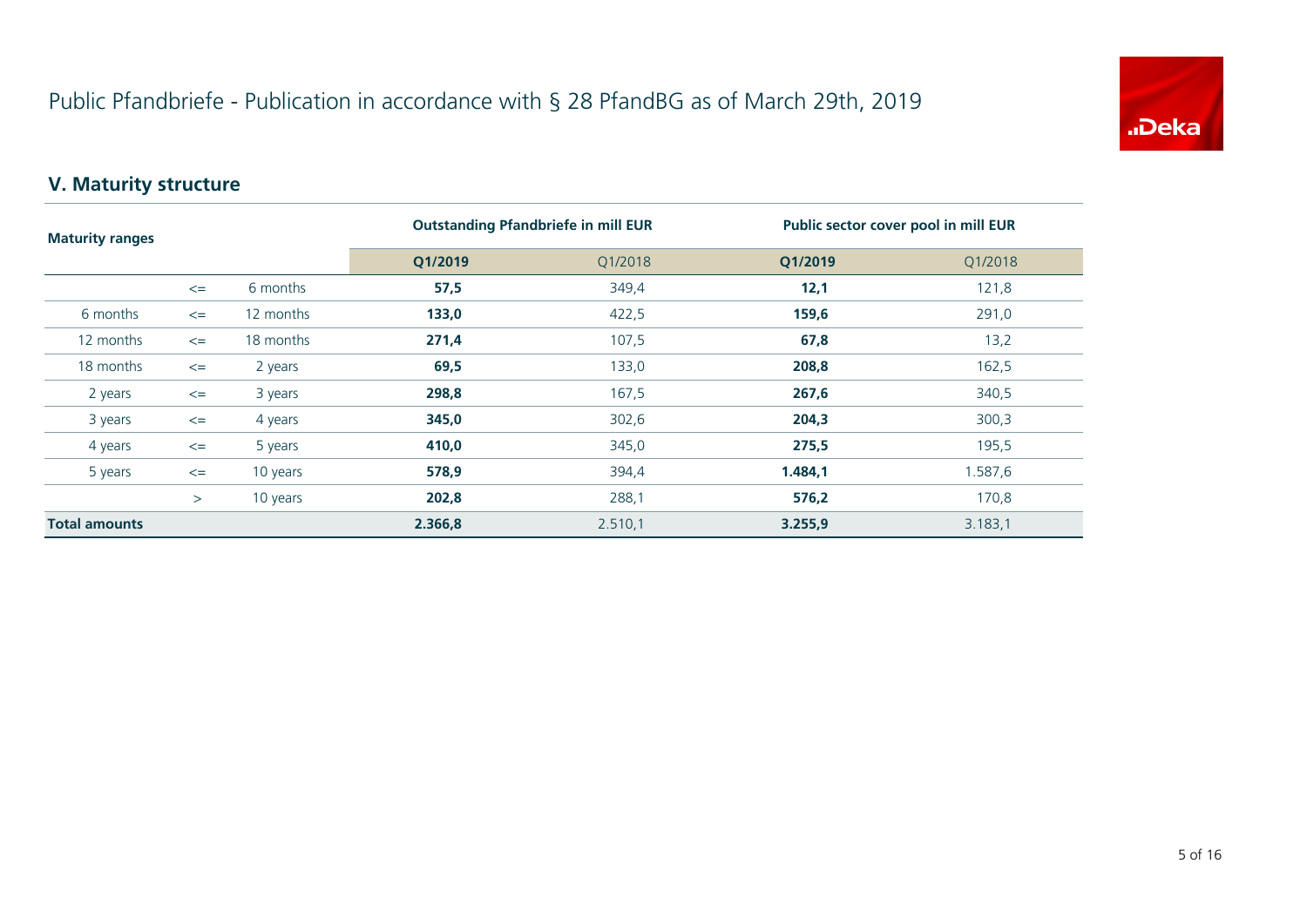

# **VI. Breakdown of cover pool by size**

| Breakdown of cover pool by size (in mill EUR)                        |                                 |              |         |         |
|----------------------------------------------------------------------|---------------------------------|--------------|---------|---------|
|                                                                      |                                 |              | Q1/2019 | Q1/2018 |
| Regular cover                                                        | $\leq$                          | 10 mill EUR  | 75.7    | 33,5    |
| according to $\S$ 20 para. 1 PfandBG                                 |                                 |              |         |         |
| Regular cover                                                        | 10 mill EUR $\leq$ 100 mill EUR |              | 1.453.0 | 1.088,1 |
| according to $\S$ 20 para. 1 PfandBG                                 |                                 |              |         |         |
| Regular cover                                                        | $\rightarrow$                   | 100 mill FUR | 1.697.3 | 2.021,6 |
| according to $\S$ 20 para. 1 PfandBG                                 |                                 |              |         |         |
| <b>Amounts</b>                                                       |                                 |              | 3.225.9 | 3.143,1 |
| Additional cover pool assets<br>according to $\S$ 20 para. 2 PfandBG |                                 |              | 30.0    | 40,0    |
| <b>Total amounts</b>                                                 |                                 |              | 3.255.9 | 3.183,1 |

#### **VII. Fixed-interest rate assets**

| Total amounts of fixed-interest assets (nominal and<br>percentage values) |         | <b>Total amounts in mill EUR</b> |         | thereof: Nominal value of fixed<br>interest assets | thereof: Percentage of fixed<br>interest assets |         |
|---------------------------------------------------------------------------|---------|----------------------------------|---------|----------------------------------------------------|-------------------------------------------------|---------|
|                                                                           | O1/2019 | 01/2018                          | O1/2019 | 01/2018                                            | O1/2019                                         | 01/2018 |
| Outstanding Pfandbriefe                                                   | 2.366.8 | 2.510.1                          | 2.188.8 | 2.347.7                                            | 92.5%                                           | 93,5 %  |
| Public sector cover pool                                                  | 3.255.9 | 3.183.1                          | 2.253.6 | .845.8                                             | 69.2 %                                          | 58.0 %  |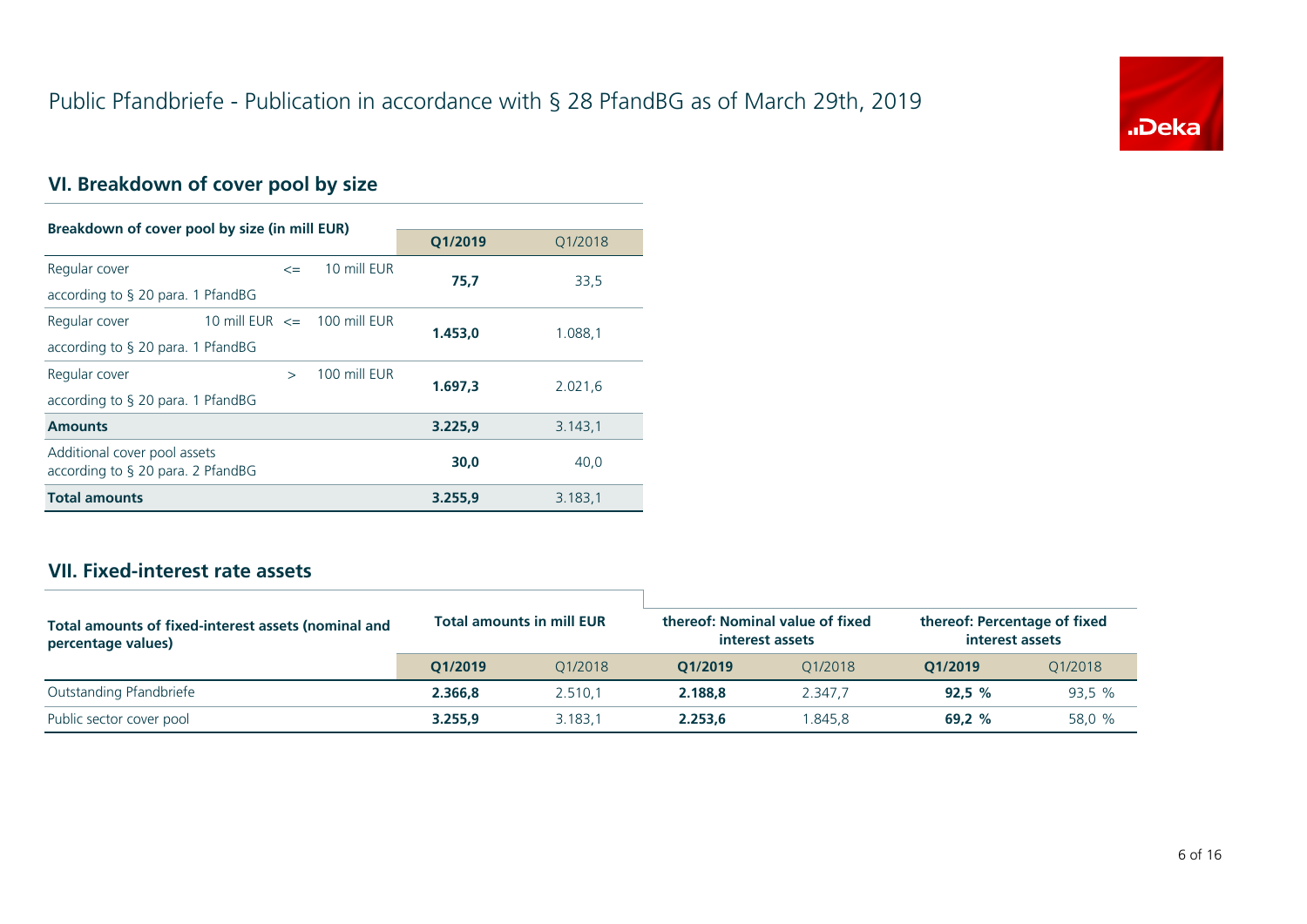

# **VIII. Additional cover pool assets**

| <b>Additional cover pool assets</b>                                             |         | <b>Total amounts in mill EUR</b> |                                                                           |                  |
|---------------------------------------------------------------------------------|---------|----------------------------------|---------------------------------------------------------------------------|------------------|
| according to § 20 para. 2 PfandBG                                               | Q1/2019 | Q1/2018                          |                                                                           |                  |
|                                                                                 | 30,0    | 40,0                             |                                                                           |                  |
|                                                                                 |         |                                  |                                                                           |                  |
| Thereof additional cover pool assets                                            |         | <b>Total amounts in mill EUR</b> |                                                                           |                  |
| according to § 20 para. 2 no. 1 PfandBG                                         | Q1/2019 | Q1/2018                          |                                                                           |                  |
|                                                                                 | 0,0     | 0,0                              |                                                                           |                  |
|                                                                                 |         |                                  |                                                                           |                  |
| Thereof additional cover pool assets<br>according to § 20 para. 2 no. 2 PfandBG |         | <b>Total amounts in mill EUR</b> | thereof: Exposure in covered bonds<br>according to Article 129 Regulation | (EU) No 575/2013 |
| Code<br>based in<br>$^{(*)}$                                                    | Q1/2019 | Q1/2018                          | Q1/2019                                                                   | Q1/2018          |
| DE<br>Germany                                                                   | 30,0    | 40,0                             | 0,0                                                                       | 0,0              |
| <b>Total amounts</b>                                                            | 30,0    | 40,0                             | 0,0                                                                       | 0,0              |

| Information according to $\S$ 28                                    | <b>Total amounts in mill EUR</b> |         |  |  |
|---------------------------------------------------------------------|----------------------------------|---------|--|--|
| para. 1 no. 8 PfandBG                                               | O1/2019                          | 01/2018 |  |  |
| Cover pool assets that exceed the limits of<br>§ 20 para. 2 PfandBG | 0.0                              | 0.0     |  |  |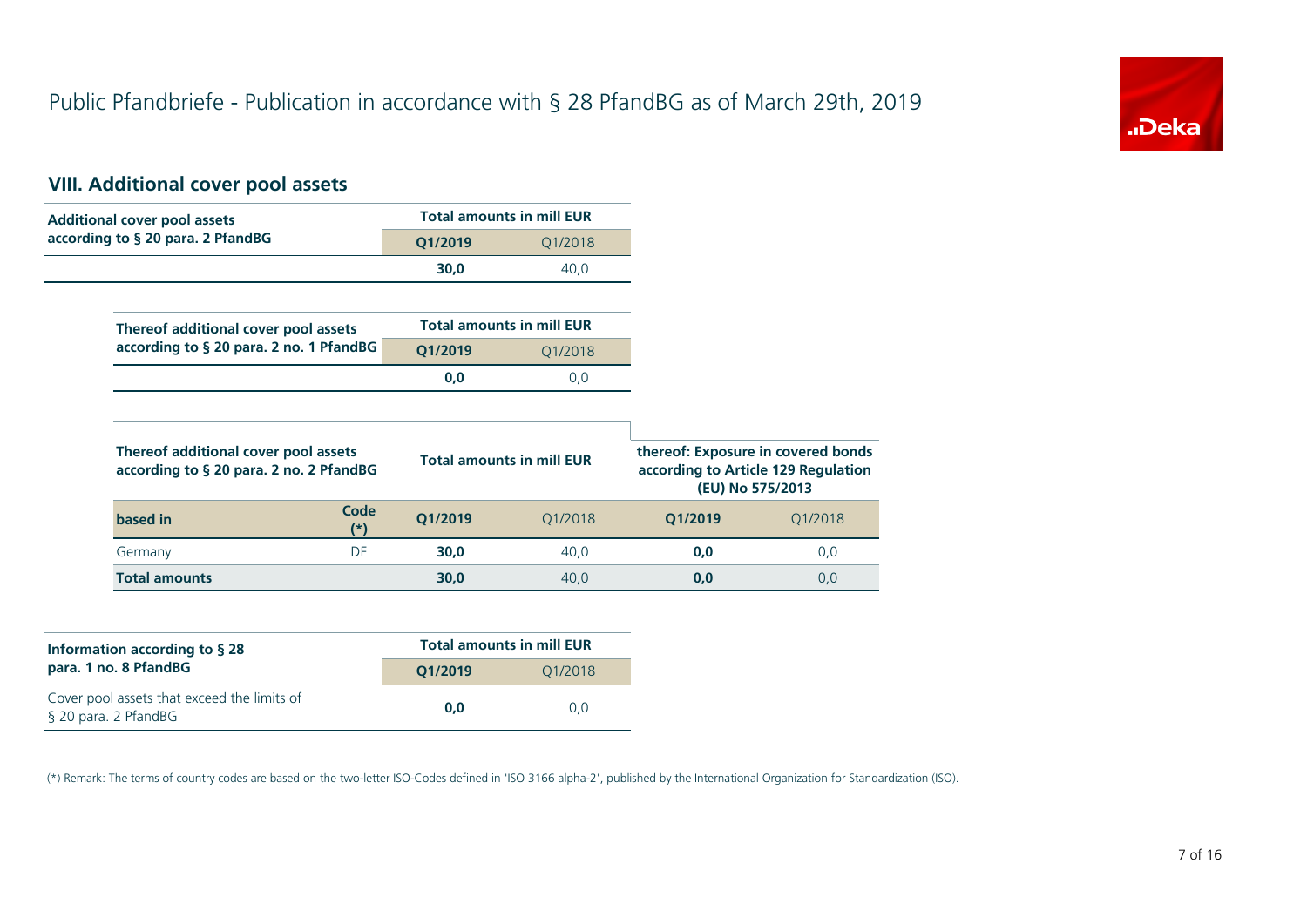

#### **IX. Distribution of cover pool assets Regular cover (incl. statutory overcollateralization) in mill EUR**

| Country of registration/residence of<br>the respective borrower or<br>guaranteeing body |               |         | <b>Sovereign</b> |         | <b>Regional Authorities</b> |         | <b>Local Authorities</b> | <b>Other debtors</b> |         |         | <b>Total amounts</b> |         | thereof: Guarantees<br>of export promotion |
|-----------------------------------------------------------------------------------------|---------------|---------|------------------|---------|-----------------------------|---------|--------------------------|----------------------|---------|---------|----------------------|---------|--------------------------------------------|
| <b>Country</b>                                                                          | Code<br>$(*)$ | Q1/2019 | O1/2018          | Q1/2019 | Q1/2018                     | Q1/2019 | Q1/2018                  | Q1/2019              | Q1/2018 | Q1/2019 | Q1/2018              | Q1/2019 | Q1/2018                                    |
| Germany                                                                                 | DE            | 213,8   | 286,3            | 369,7   | 433,6                       | 658,6   | 353,7                    | 897,2                | 851,0   | 2.139,2 | 1.924,6              | 213,8   | 286,3                                      |
| France                                                                                  | <b>FR</b>     | 26,7    | 0,0              | 0,0     | 0,0                         | 0,0     | 0,0                      | 0,0                  | 0,0     | 26,7    | 0,0                  | 26,7    | 0,0                                        |
| Canada                                                                                  | CA            | 0,0     | 0,0              | 97,4    | 109,1                       | 0,0     | 0,0                      | 0,0                  | 0,0     | 97,4    | 109,1                | 0,0     | 0,0                                        |
| Latvia                                                                                  | LV            | 0,0     | 0,0              | 0,0     | 0,0                         | 97,6    | 108,9                    | 0,0                  | 0,0     | 97,6    | 108,9                | 0,0     | 0,0                                        |
| <b>Netherlands</b>                                                                      | <b>NL</b>     | 164,8   | 168,3            | 0,0     | 0,0                         | 0,0     | 0,0                      | 0,0                  | 0,0     | 164,8   | 168,3                | 164,8   | 168,3                                      |
| Norway                                                                                  | <b>NO</b>     | 68,8    | 81,3             | 0,0     | 0,0                         | 0,0     | 0,0                      | 0,0                  | 0,0     | 68,8    | 81,3                 | 68,8    | 81,3                                       |
| Poland                                                                                  | PL            | 50,0    | 75,0             | 0,0     | 0,0                         | 0,0     | 0,0                      | 0,0                  | 0,0     | 50,0    | 75,0                 | 0,0     | 0,0                                        |
| United States of America                                                                | <b>US</b>     | 228,2   | 254,2            | 0,0     | 0,0                         | 0,0     | 0,0                      | 0,0                  | 0,0     | 228,2   | 254,2                | 228,2   | 254,2                                      |
| United Kingdom of Great Britain<br>and Northern Ireland                                 | <b>GB</b>     | 353,3   | 421,9            | 0,0     | 0,0                         | 0,0     | 0,0                      | 0,0                  | 0,0     | 353,3   | 421,9                | 353,3   | 421,9                                      |
| <b>Amounts</b>                                                                          |               | 1.105,6 | 1.286,9          | 467,0   | 542,7                       | 756,1   | 462,6                    | 897,2                | 851,0   | 3.225,9 | 3.143,1              | 1.055,6 | 1.211,9                                    |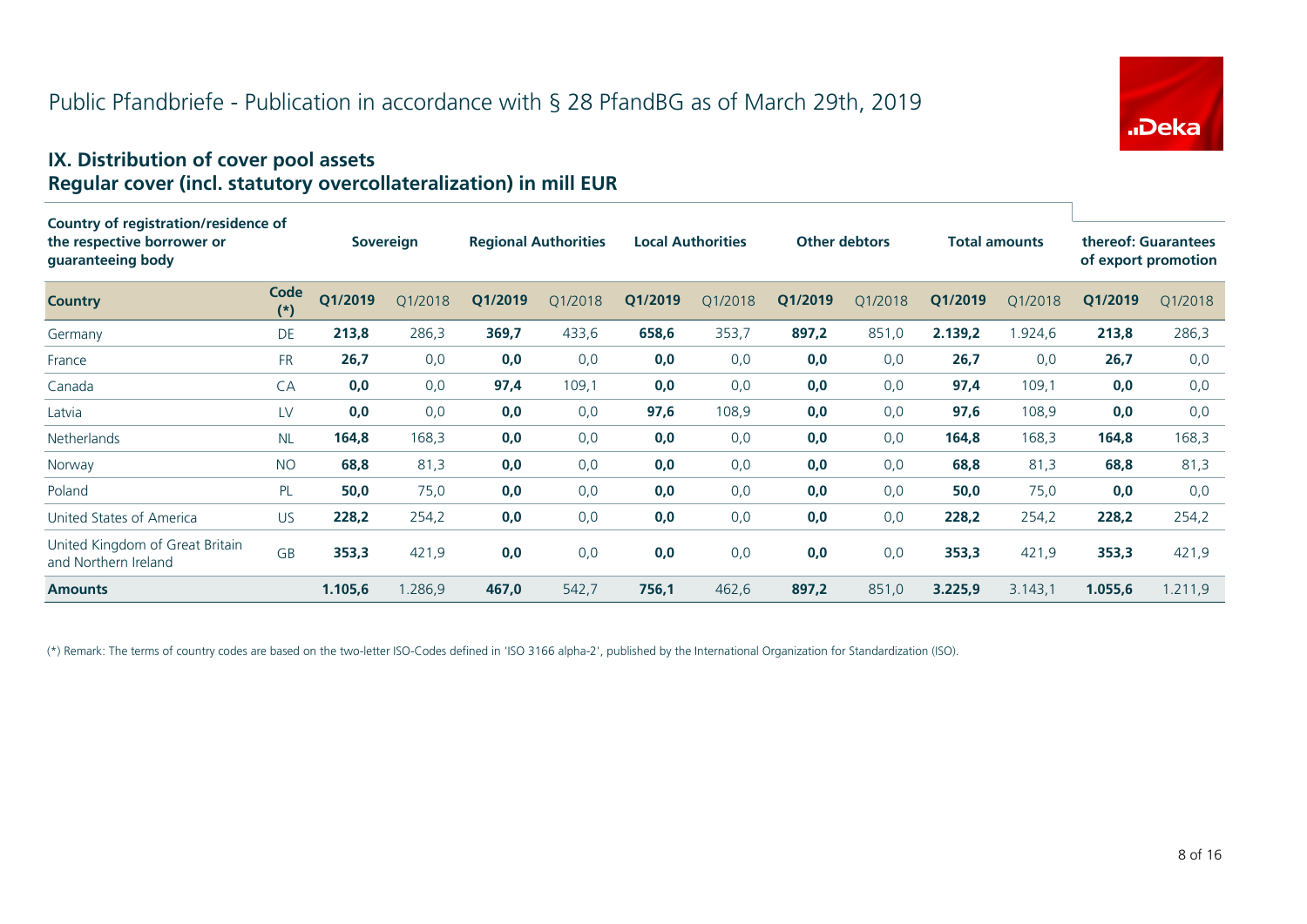

#### **X. Distribution of cover pool assets (amounts directly owed) Regular cover (incl. statutory overcollateralization) in mill EUR**

| Country of registration/residence of<br>the respective borrower |               |         | Sovereign |         | <b>Regional Authorities</b> | <b>Local Authorities</b> |         |         | <b>Other debtors</b> |         | <b>Total amounts</b> |
|-----------------------------------------------------------------|---------------|---------|-----------|---------|-----------------------------|--------------------------|---------|---------|----------------------|---------|----------------------|
| <b>Country</b>                                                  | Code<br>$(*)$ | Q1/2019 | Q1/2018   | Q1/2019 | Q1/2018                     | Q1/2019                  | Q1/2018 | Q1/2019 | 01/2018              | Q1/2019 | 01/2018              |
| Germany                                                         | DE            | 0,0     | 0,0       | 329,7   | 393,6                       | 657,8                    | 352,6   | 897,2   | 851,0                | 1.884,6 | .597,2               |
| Canada                                                          | CA            | 0,0     | 0,0       | 76,0    | 69,3                        | 0,0                      | 0,0     | 0,0     | 0,0                  | 76,0    | 69,3                 |
| Latvia                                                          | LV            | 0,0     | 0,0       | 0,0     | 0,0                         | 97,6                     | 108,9   | 0,0     | 0,0                  | 97,6    | 108,9                |
| Poland                                                          | PL            | 50,0    | 75,0      | 0,0     | 0,0                         | 0,0                      | 0,0     | 0,0     | 0,0                  | 50,0    | 75,0                 |
| <b>Amounts</b>                                                  |               | 50,0    | 75,0      | 405,7   | 462,9                       | 755,3                    | 461.5   | 897,2   | 851,0                | 2.108.2 | .850.4               |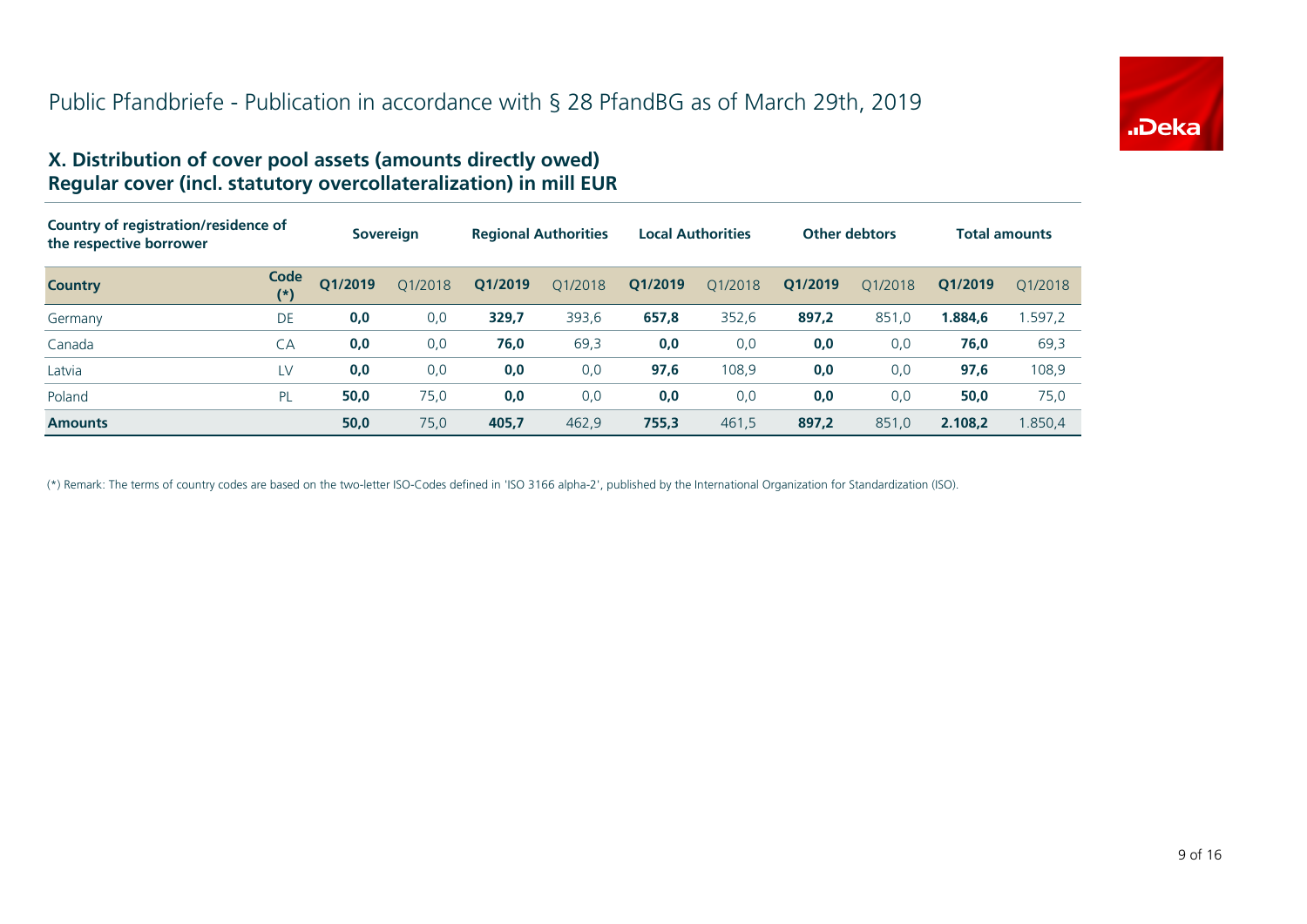

#### **XI. Distribution of cover pool assets (guaranteed amounts) Regular cover (incl. statutory overcollateralization) in mill EUR**

| Country of registration/residence of<br>the quaranteeing body |                  | <b>Sovereign</b> |         | <b>Regional Authorities</b> |         | <b>Local Authorities</b> |         | <b>Other debtors</b> |         | <b>Total amounts</b> |         |
|---------------------------------------------------------------|------------------|------------------|---------|-----------------------------|---------|--------------------------|---------|----------------------|---------|----------------------|---------|
| <b>Country</b>                                                | Code<br>$^{(*)}$ | Q1/2019          | 01/2018 | Q1/2019                     | O1/2018 | Q1/2019                  | 01/2018 | Q1/2019              | O1/2018 | Q1/2019              | 01/2018 |
| Germany                                                       | DE               | 213,8            | 286,3   | 40,0                        | 40,0    | 0,8                      | 1,1     | 0,0                  | 0,0     | 254,6                | 327,4   |
| France                                                        | <b>FR</b>        | 26,7             | 0,0     | 0,0                         | 0,0     | 0,0                      | 0,0     | 0,0                  | 0,0     | 26,7                 | 0,0     |
| Canada                                                        | CA               | 0,0              | 0,0     | 21,4                        | 39,8    | 0,0                      | 0,0     | 0,0                  | 0,0     | 21,4                 | 39,8    |
| <b>Netherlands</b>                                            | <b>NL</b>        | 164,8            | 168,3   | 0,0                         | 0,0     | 0,0                      | 0,0     | 0,0                  | 0,0     | 164,8                | 168,3   |
| Norway                                                        | <b>NO</b>        | 68,8             | 81,3    | 0,0                         | 0,0     | 0,0                      | 0,0     | 0,0                  | 0,0     | 68,8                 | 81,3    |
| United States of America                                      | US               | 228,2            | 254,2   | 0,0                         | 0,0     | 0,0                      | 0,0     | 0,0                  | 0,0     | 228,2                | 254,2   |
| United Kingdom of Great Britain<br>and Northern Ireland       | <b>GB</b>        | 353,3            | 421,9   | 0,0                         | 0,0     | 0,0                      | 0,0     | 0,0                  | 0,0     | 353,3                | 421,9   |
| <b>Amounts</b>                                                |                  | 1.055,6          | 1.211,9 | 61,4                        | 79,8    | 0,8                      | 1,1     | 0,0                  | 0,0     | 1.117,8              | 1.292,8 |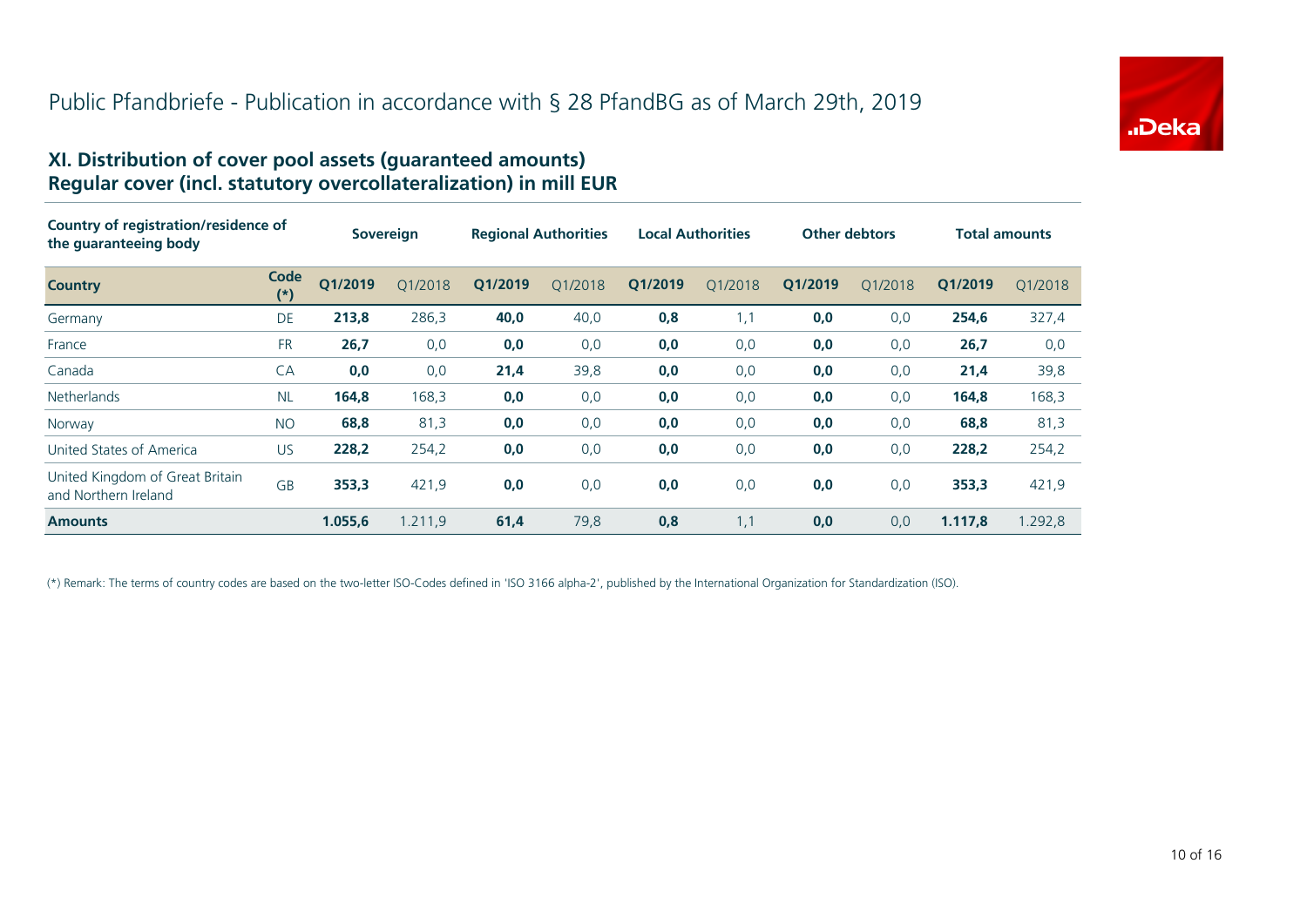# Public Pfandbriefe - Publication in accordance with § 28 PfandBG as of March 29th, 2019



#### **XII. Distribution of cover pool assets (guarantees for reasons of export promotion) Regular cover in mill EUR**

| Country of registration/residence of<br>the quaranteeing body |               |         |                      |         |                    |                           |         |
|---------------------------------------------------------------|---------------|---------|----------------------|---------|--------------------|---------------------------|---------|
|                                                               |               |         | <b>Total amounts</b> |         | thereof: Sovereign | thereof: Other<br>debtors |         |
| <b>Country</b>                                                | Code<br>$(*)$ | O1/2019 | O1/2018              | O1/2019 | O1/2018            | O1/2019                   | O1/2018 |
| Germany                                                       | DE            | 213.8   | 286,3                | 213,8   | 286,3              | 0,0                       | 0,0     |
| France                                                        | <b>FR</b>     | 26,7    | 0,0                  | 26,7    | 0,0                | 0,0                       | 0,0     |
| <b>Netherlands</b>                                            | <b>NL</b>     | 164,8   | 168,3                | 164,8   | 168,3              | 0,0                       | 0,0     |
| Norway                                                        | <b>NO</b>     | 68,8    | 81,3                 | 68,8    | 81,3               | 0,0                       | 0,0     |
| United States of America                                      | <b>US</b>     | 228.2   | 254,2                | 228.2   | 254,2              | 0,0                       | 0,0     |
| United Kingdom of Great Britain<br>and Northern Ireland       | <b>GB</b>     | 353.3   | 421.9                | 353.3   | 421.9              | 0,0                       | 0,0     |
| <b>Amounts</b>                                                |               | 1.055,6 | 1.211,9              | 1.055,6 | 1.211,9            | 0,0                       | 0,0     |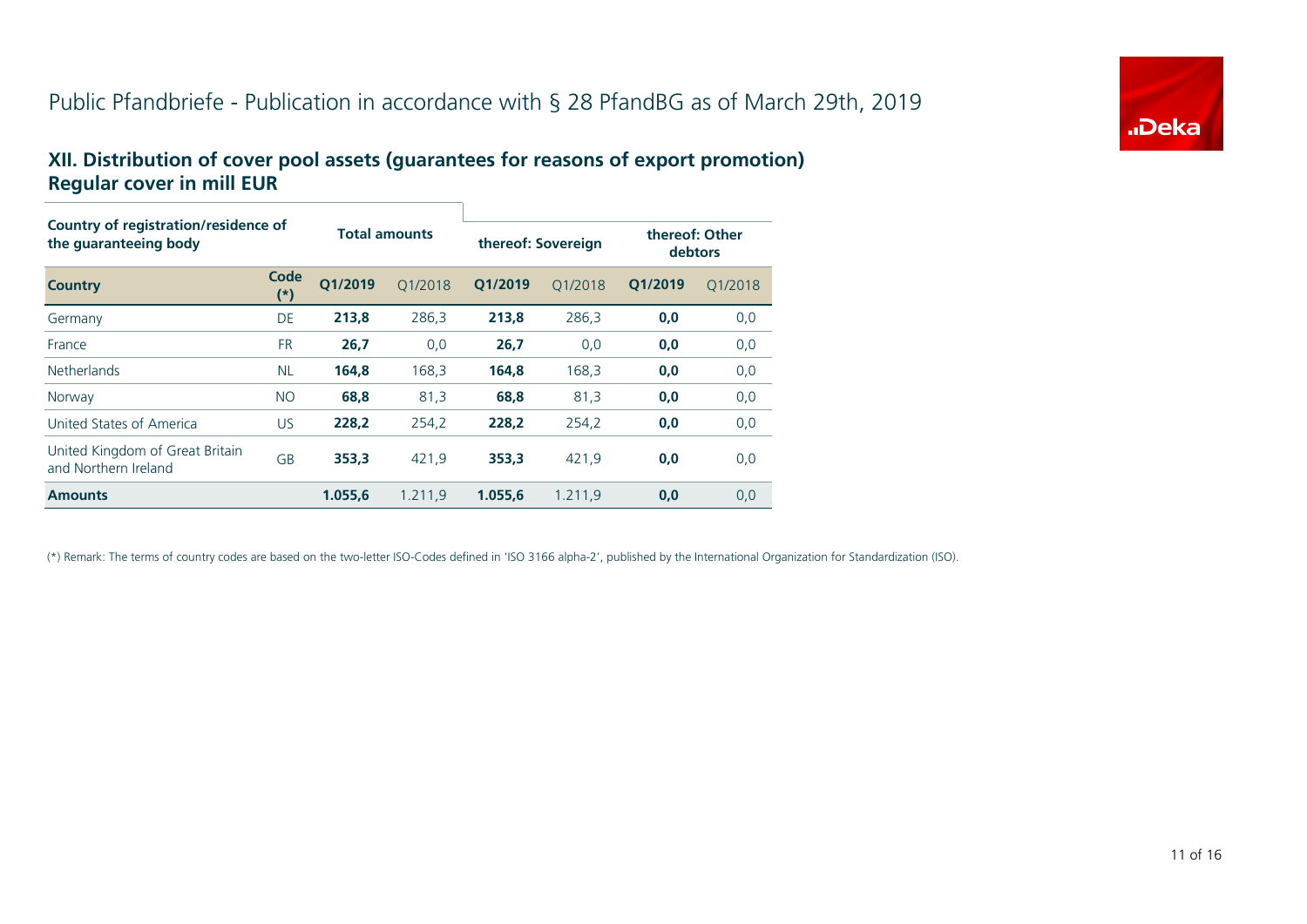

# **XIII. Debts in arrears > 90 Days (in mill EUR)**

| Country of registration/residence of<br>the respective borrower or<br>guaranteeing body |                  |                      |         |                    |         |                                         |         |                                      |         |                           |         |
|-----------------------------------------------------------------------------------------|------------------|----------------------|---------|--------------------|---------|-----------------------------------------|---------|--------------------------------------|---------|---------------------------|---------|
|                                                                                         |                  | <b>Total amounts</b> |         | thereof: Sovereign |         | thereof: Regional<br><b>Authorities</b> |         | thereof: Local<br><b>Authorities</b> |         | thereof: Other<br>debtors |         |
| <b>Country</b>                                                                          | Code<br>$^{(*)}$ | Q1/2019              | Q1/2018 | Q1/2019            | Q1/2018 | Q1/2019                                 | Q1/2018 | Q1/2019                              | Q1/2018 | Q1/2019                   | Q1/2018 |
| Germany                                                                                 | DE               | 0,0                  | 0,0     | 0,0                | 0,0     | 0,0                                     | 0,0     | 0,0                                  | 0,0     | 0,0                       | 0,0     |
| France                                                                                  | <b>FR</b>        | 0,0                  | 0,0     | 0,0                | 0,0     | 0,0                                     | 0,0     | 0,0                                  | 0,0     | 0,0                       | 0,0     |
| Canada                                                                                  | <b>CA</b>        | 0,0                  | 0,0     | 0,0                | 0,0     | 0,0                                     | 0,0     | 0,0                                  | 0,0     | 0,0                       | 0,0     |
| Latvia                                                                                  | LV               | 0,0                  | 0,0     | 0,0                | 0,0     | 0,0                                     | 0,0     | 0,0                                  | 0,0     | 0,0                       | 0,0     |
| <b>Netherlands</b>                                                                      | <b>NL</b>        | 0,0                  | 0,0     | 0,0                | 0,0     | 0,0                                     | 0,0     | 0,0                                  | 0,0     | 0,0                       | 0,0     |
| Norway                                                                                  | <b>NO</b>        | 0,0                  | 0,0     | 0,0                | 0,0     | 0,0                                     | 0,0     | 0,0                                  | 0,0     | 0,0                       | 0,0     |
| Poland                                                                                  | PL               | 0,0                  | 0,0     | 0,0                | 0,0     | 0,0                                     | 0,0     | 0,0                                  | 0,0     | 0,0                       | 0,0     |
| United States of America                                                                | <b>US</b>        | 0,0                  | 0,0     | 0,0                | 0,0     | 0,0                                     | 0,0     | 0,0                                  | 0,0     | 0,0                       | 0,0     |
| United Kingdom of Great Britain<br>and Northern Ireland                                 | GB               | 0,0                  | 0,0     | 0,0                | 0,0     | 0,0                                     | 0,0     | 0,0                                  | 0,0     | 0,0                       | 0,0     |
| <b>Amounts</b>                                                                          |                  | 0,0                  | 0,0     | 0,0                | 0,0     | 0,0                                     | 0,0     | 0,0                                  | 0,0     | 0,0                       | 0,0     |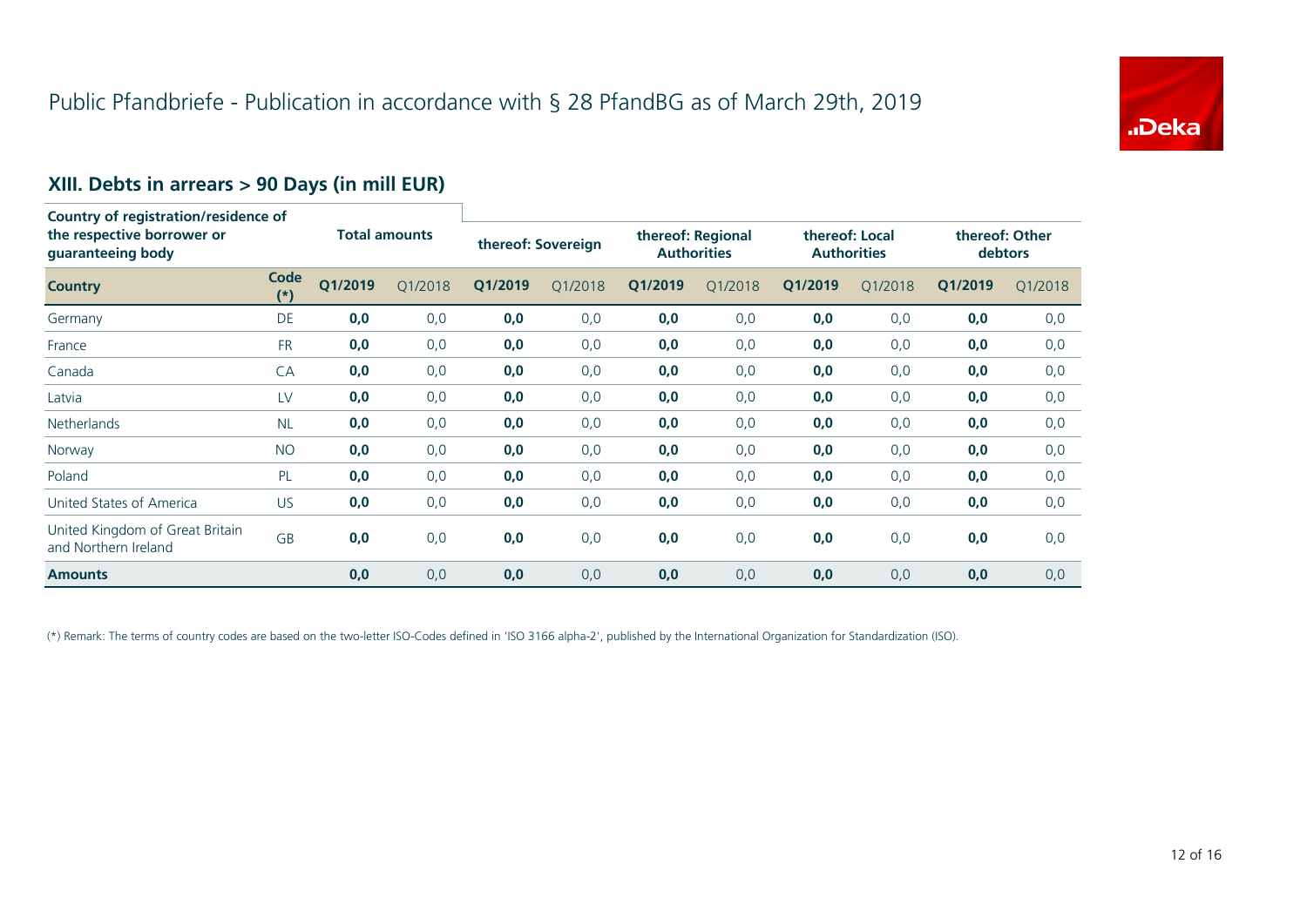

#### **XIV. Total amounts of nonperforming assets, if at least 5% of each individual claim are non performing (in mill EUR)**

| Country of registration/residence of<br>the respective borrower or<br>guaranteeing body |               |                      |         |                    |         |                                         |         |                                      |         |                           |         |
|-----------------------------------------------------------------------------------------|---------------|----------------------|---------|--------------------|---------|-----------------------------------------|---------|--------------------------------------|---------|---------------------------|---------|
|                                                                                         |               | <b>Total amounts</b> |         | thereof: Sovereign |         | thereof: Regional<br><b>Authorities</b> |         | thereof: Local<br><b>Authorities</b> |         | thereof: Other<br>debtors |         |
| <b>Country</b>                                                                          | Code<br>$(*)$ | Q1/2019              | Q1/2018 | Q1/2019            | Q1/2018 | Q1/2019                                 | Q1/2018 | Q1/2019                              | Q1/2018 | Q1/2019                   | Q1/2018 |
| Germany                                                                                 | <b>DE</b>     | 0,0                  | 0,0     | 0,0                | 0,0     | 0,0                                     | 0,0     | 0,0                                  | 0,0     | 0,0                       | 0,0     |
| France                                                                                  | <b>FR</b>     | 0,0                  | 0,0     | 0,0                | 0,0     | 0,0                                     | 0,0     | 0,0                                  | 0,0     | 0,0                       | 0,0     |
| Canada                                                                                  | CA            | 0,0                  | 0,0     | 0,0                | 0,0     | 0,0                                     | 0,0     | 0,0                                  | 0,0     | 0,0                       | 0,0     |
| Latvia                                                                                  | LV            | 0,0                  | 0,0     | 0,0                | 0,0     | 0,0                                     | 0,0     | 0,0                                  | 0,0     | 0,0                       | 0,0     |
| <b>Netherlands</b>                                                                      | <b>NL</b>     | 0,0                  | 0,0     | 0,0                | 0,0     | 0,0                                     | 0,0     | 0,0                                  | 0,0     | 0,0                       | 0,0     |
| Norway                                                                                  | <b>NO</b>     | 0,0                  | 0,0     | 0,0                | 0,0     | 0,0                                     | 0,0     | 0,0                                  | 0,0     | 0,0                       | 0,0     |
| Poland                                                                                  | PL            | 0,0                  | 0,0     | 0,0                | 0,0     | 0,0                                     | 0,0     | 0,0                                  | 0,0     | 0,0                       | 0,0     |
| United States of America                                                                | <b>US</b>     | 0,0                  | 0,0     | 0,0                | 0,0     | 0,0                                     | 0,0     | 0,0                                  | 0,0     | 0,0                       | 0,0     |
| United Kingdom of Great Britain<br>and Northern Ireland                                 | <b>GB</b>     | 0,0                  | 0,0     | 0,0                | 0,0     | 0,0                                     | 0,0     | 0,0                                  | 0,0     | 0,0                       | 0,0     |
| <b>Amounts</b>                                                                          |               | 0,0                  | 0,0     | 0,0                | 0,0     | 0,0                                     | 0,0     | 0,0                                  | 0,0     | 0,0                       | 0,0     |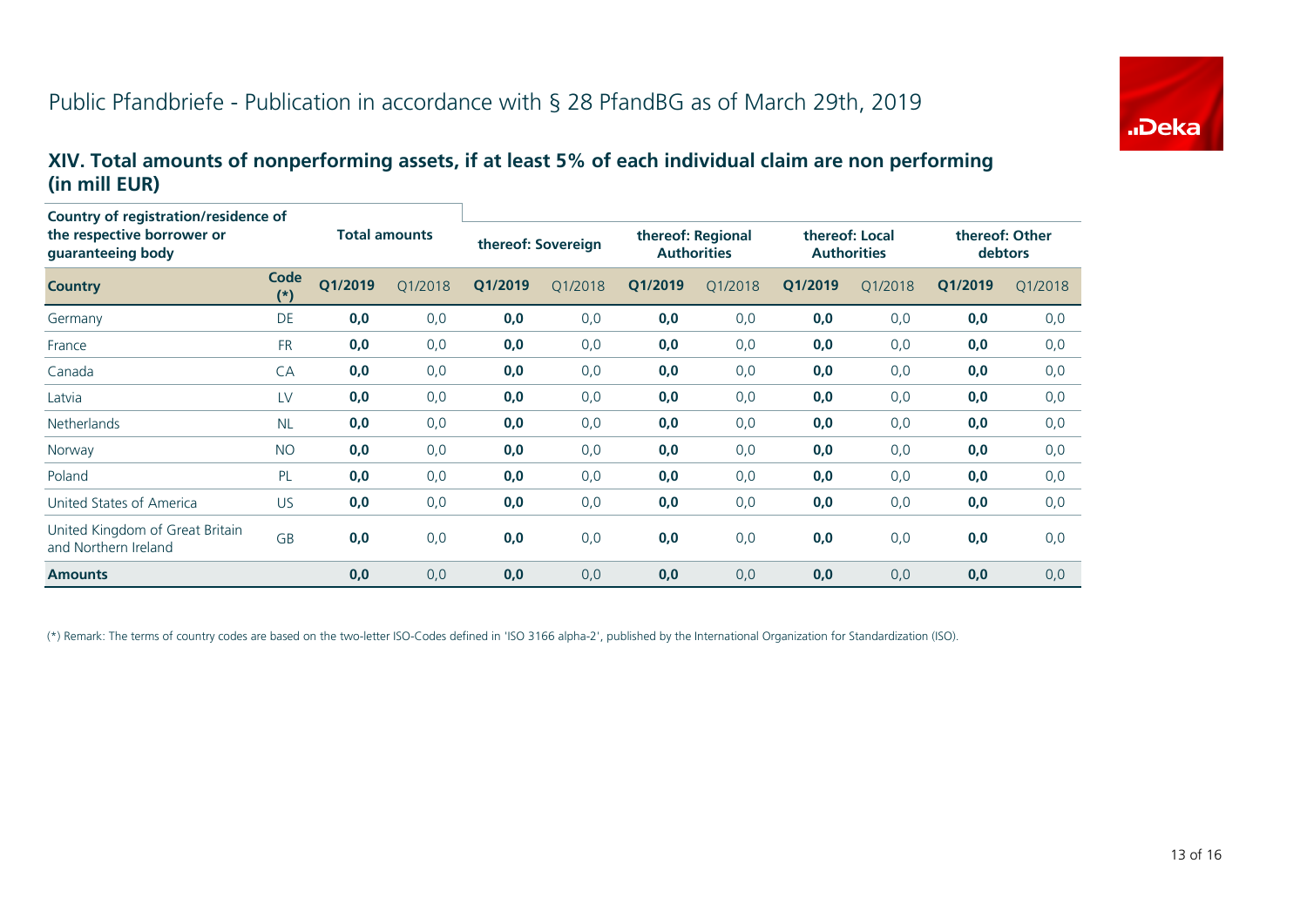

# **I. Additional voluntary information about the cover pool**

|                                    |             | Q1/2019 |
|------------------------------------|-------------|---------|
| WAL of cover pool (Total)          | in years    | 5,3     |
| Part of ECB elligble securities    | in mill EUR | 230,0   |
| Overcollateralisation by law (npv) | in $\%$     | 2.0     |

| <b>Currency Exposure (nominal)</b> | in mill EUR | Q1/2019 |
|------------------------------------|-------------|---------|
| <b>EUR</b>                         |             | 2.947,0 |
| <b>USD</b>                         |             | 308,9   |

| <b>Current Rating of Pfandbrief (according to Rating Agency)</b> | O1/2019 |
|------------------------------------------------------------------|---------|
| Moody's                                                          | Aaa     |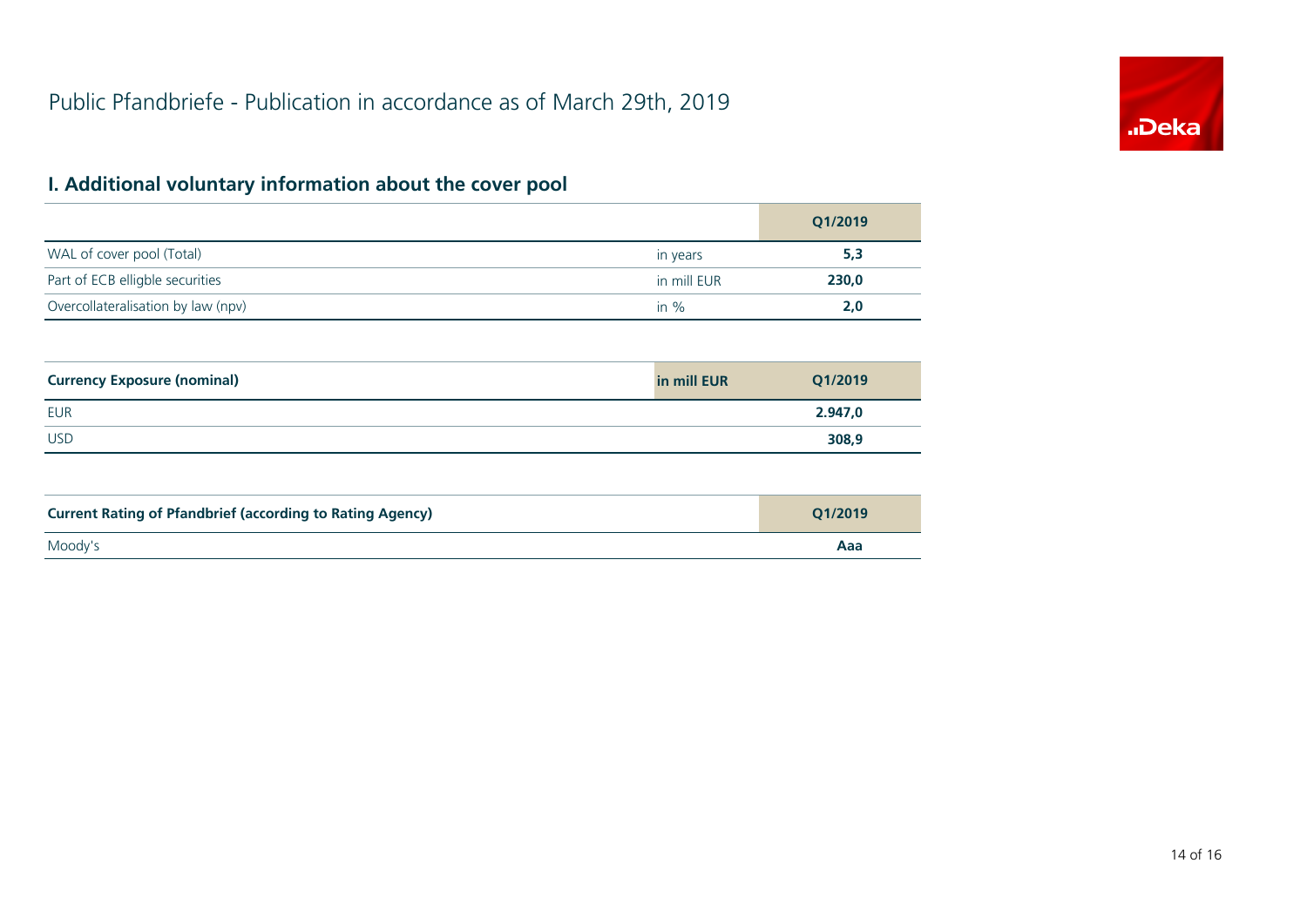

# **I. Additional voluntary information about the cover pool**

| Breakdown of claims agianst centralbanks and banks<br>according to section 25 para 1 no. 5 by Credit Quality Step | in mill EUR | O1/2019 |
|-------------------------------------------------------------------------------------------------------------------|-------------|---------|
| Credit Quality Step 1                                                                                             |             | 30,0    |
| Credit Quality Step 2                                                                                             |             | 0.0     |

| Loans $(*)$                                               |             | Q1/2019 |
|-----------------------------------------------------------|-------------|---------|
| Number of loans                                           |             | 178     |
| Number of borrowers                                       |             | 67      |
| Total amount of loans granted to the 10 biggest borrowers | in mill EUR | 1.367,4 |
| Total amounts of bonds                                    | in mill EUR | 627,4   |
| Total amounts of loans                                    | in mill EUR | 2.598,6 |

| <b>Derivates</b>                                          |              | Q1/2019   |
|-----------------------------------------------------------|--------------|-----------|
| Are derivatives included in the cover pool?               | Yes / No     | <b>No</b> |
| Dervatives in the cover pool (npv)                        | in mill EUR  | 0,0       |
| Type of swaps (I=intra-group, E=external, B=both, N=none) | (I, E, B, N) | N         |

(\*) Remark: Only regular cover pool assets are included.